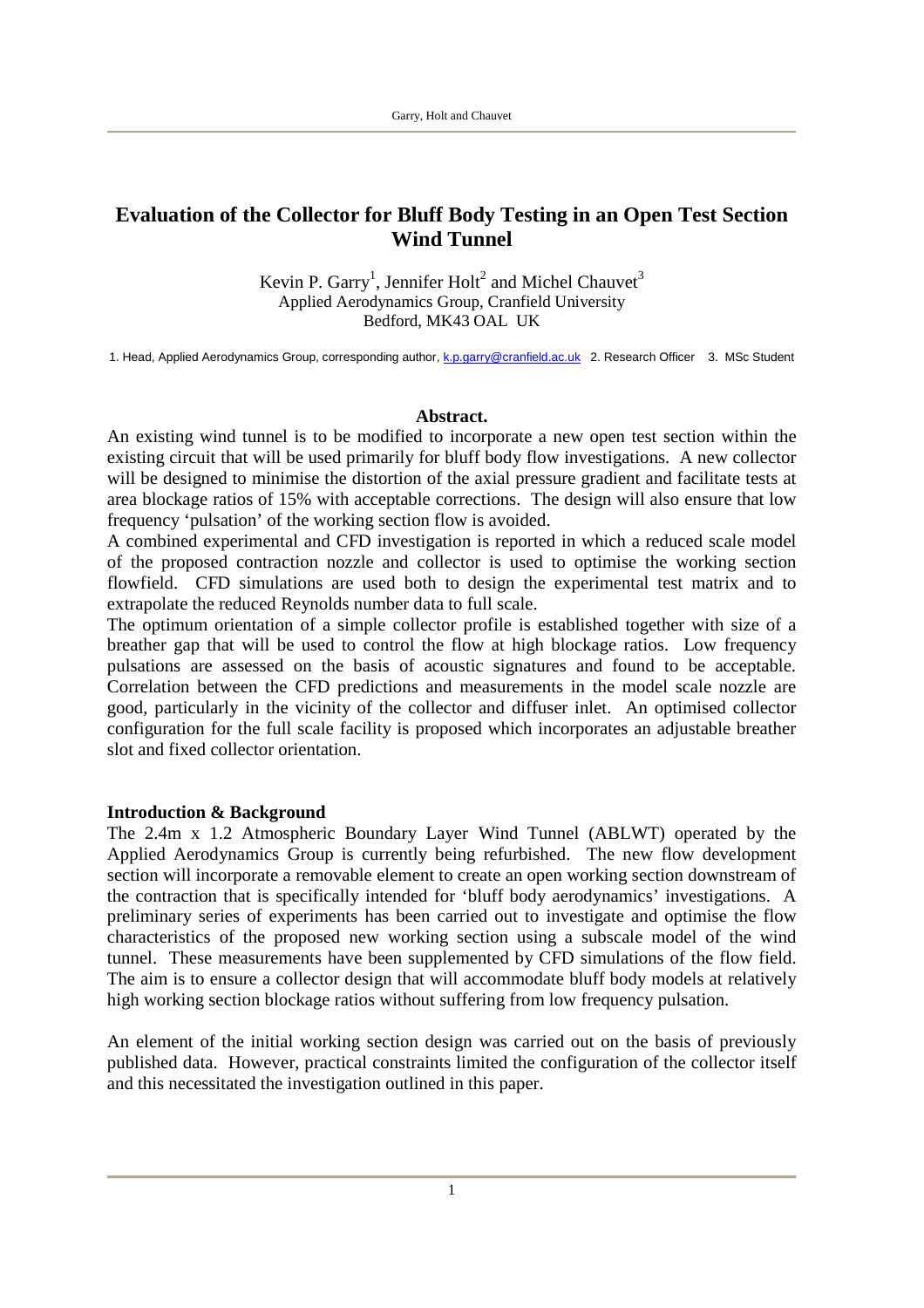The existing 8x4 ABLWT is blower configuration in which an axial fan, driven by a DC electric motor, is mounted upstream of a settling chamber and 4:1 contraction nozzle. The flow development section is 12 metres long upstream of a closed working section with overhead three component probe traverse system and 360 deg rotating turntable. The proposal is to create an optional open working section immediately downstream of the contraction.



**Figure 1. Layout of 8x4 ABLWT**

An initial assessment of the proposed open working section flow was carried out by Guerin[1] using a modified blower wind tunnel fitted with a 15% sub scale model of the 8x4 ABLWT contraction, see Figure 2. These measurements were made at a nozzle centre line flow velocity of 30 metres/sec which corresponds to nominally 30% of the operating Reynolds number in the full scale facility. This experimental data was used to validate a CFD model of the nozzle flow using FLUENT<sup>®</sup> 6.3



**Figure 2. View of 15% sub scale model of contraction with total pressure rake.**

Following a grid dependency study the computational model was used to design the experimental test matrix. This focussed on the optimisation of (i) collector flap length, (ii) collector flap angle and (iii) breather slot size (between flap and downstream diffuser lip). The geometry of the collector flap itself was chosen to be a simple flat plate with hemispherical leading and trailing edges, see the geometric layout in Figure 3.

Data assessment was based on the predicted axial pressure gradient in the open working section and the effectiveness of the collector in preserving the nozzle mass flow rate at the diffuser inlet.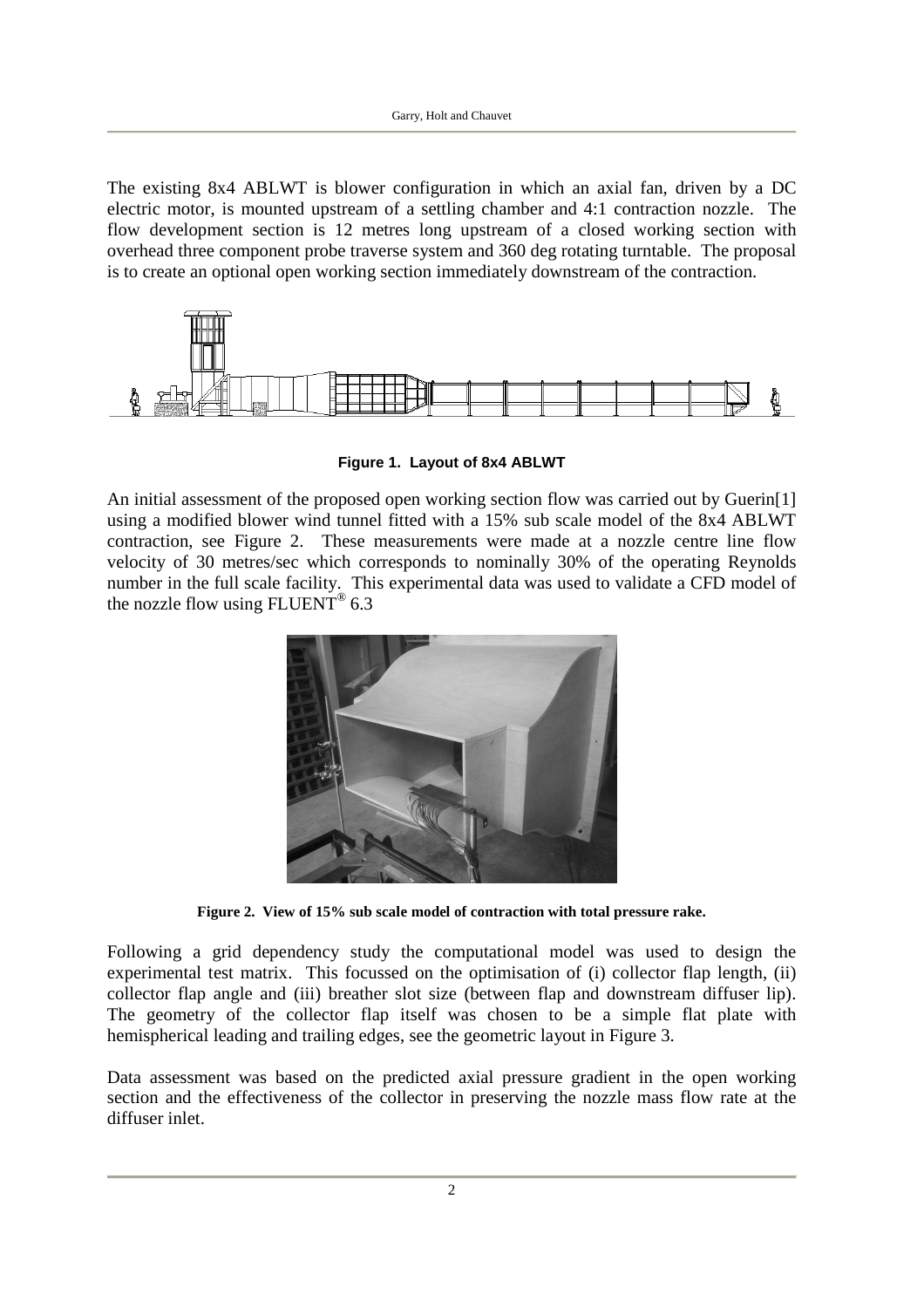The collector breather slot is seen to be important in terms of ensuring both acceptable variations in axial pressure (for the empty test section) and low levels of pulsing flow at typical test section blockage levels (simulated using rectangular flat plates mounted normal to the free stream on the test section centre line).



**Figure 3. Arrangement of test section geometry used in the 2D CFD simulation**



**Figure 4. Effect of collector breather gap size on the predicted working section axial pressure distribution.**

## **Conclusions**

The preliminary 2D CFD simulation proved effective in capturing the sensitivity of the axial pressure gradient to collector flap angle and flap length. As a result it was possible to reduce the subsequent experimental test matrix.